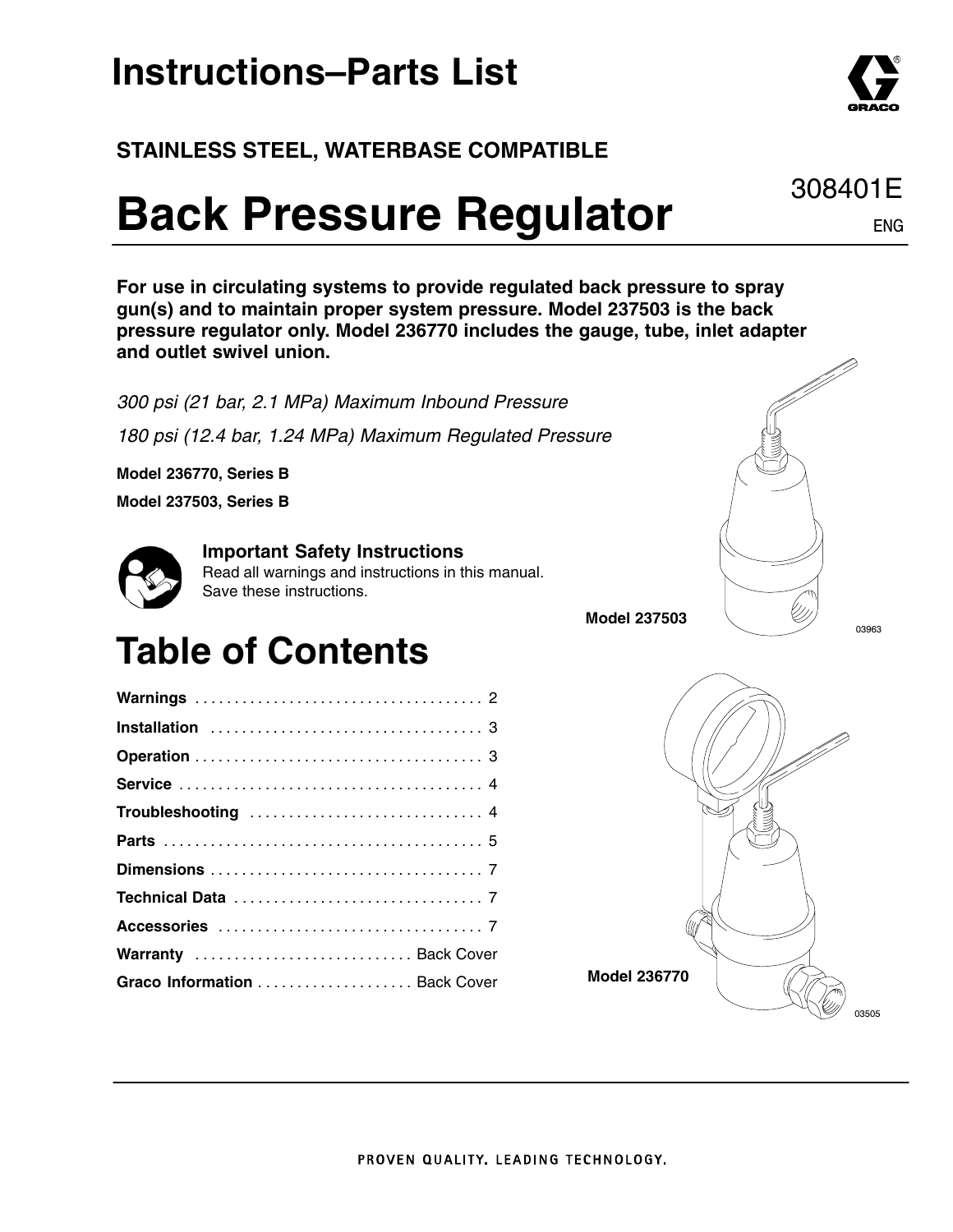### **WARNING N**

### **EQUIPMENT MISUSE HAZARD**

**INSTRUCTIONS** 

Equipment misuse can cause the equipment to rupture or malfunction and result in serious injury.

- This equipment is for professional use only.
- Read all instruction manuals, tags, and labels before operating the equipment.
- Use the equipment only for its intended purpose. If you are uncertain about usage, call your Graco distributor.
- $\bullet$  Do not alter or modify this equipment. Use only genuine Graco parts and accessories.
- Check equipment daily. Repair or replace worn or damaged parts immediately.
- $\bullet$  Do not exceed the maximum working pressure of the lowest rated component in your system. This equipment has a 300 psi (21 bar, 2.1 MPa) maximum inbound pressure and a 180 psi (12.4 bar, 1.24 MPa) maximum regulated pressure.
- Follow the **Pressure Relief Procedure** on page 4 if the spray tip clogs and before cleaning, checking or servicing the equipment.
- Do not stop or deflect leaks with your hand, body, glove or rag.
- Be sure all equipment safety devices are operating properly before each use.
- Use fluids and solvents which are compatible with the equipment wetted parts. Refer to the Tech**nical Data** section of all equipment manuals. Read the fluid and solvent manufacturer's warnings.
- Always wear protective eyewear, gloves, clothing and respirator as recommended by the fluid and solvent manufacturer.
- Wear hearing protection when operating this equipment.
- Comply with all applicable local, state, and national fire, electrical, and safety regulations.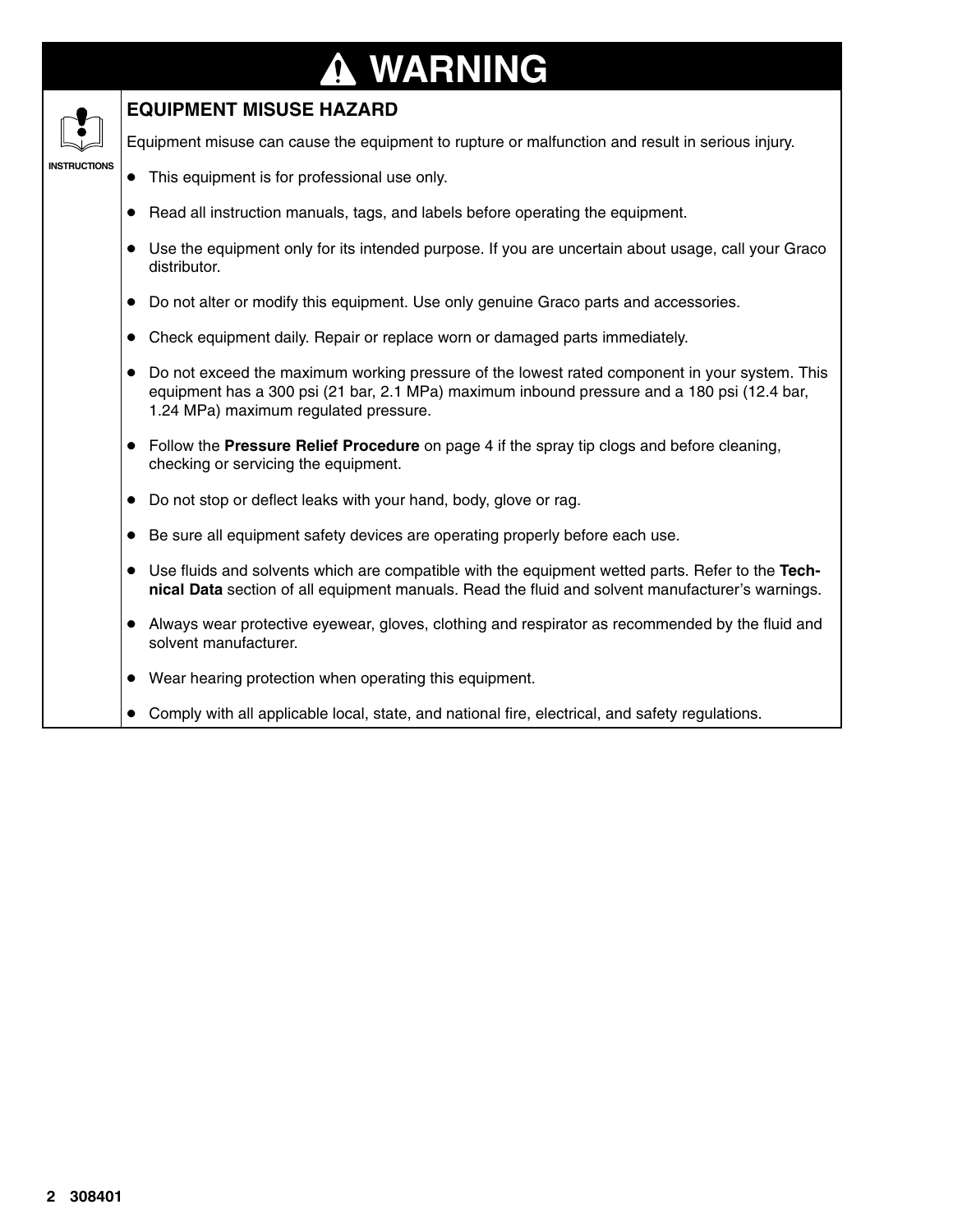# **Installation**



#### **Installing the Back Pressure Regulator**

### **A CAUTION**

Handle the back pressure valve with care to avoid damaging the diaphragm.

Install the back pressure regulator in the spray gun return line. See Fig. 1.

Connect the line to the inlet and outlet. Make sure the flow direction agrees with the IN and OUT markings on the bottom of the regulator body.

The back pressure regulator is adjustable to control the fluid pressures in a circulating system from 5 to 180 psi (0.3 to 12.4 bar, .03 to 1.24 MPa).

If more than one spray station is used, install the back pressure regulator in the fluid supply line after the last station. This will help maintain proper circulating pressures in the system.

### **Operation**

**NOTE:** The back pressure regulator controls pressure ahead of its intake.

Turn the adjusting screw *clockwise* to increase pressure and *counterclockwise* to decrease pressure.

Adjust the pump pressure and back pressure regulator for the best spraying combination and for proper circulation of fluid.

Flush the back pressure regulator with a compatible solvent whenever the rest of the system or unit is being flushed. Open the back pressure regulator before flushing by turning the screw *counterclockwise*.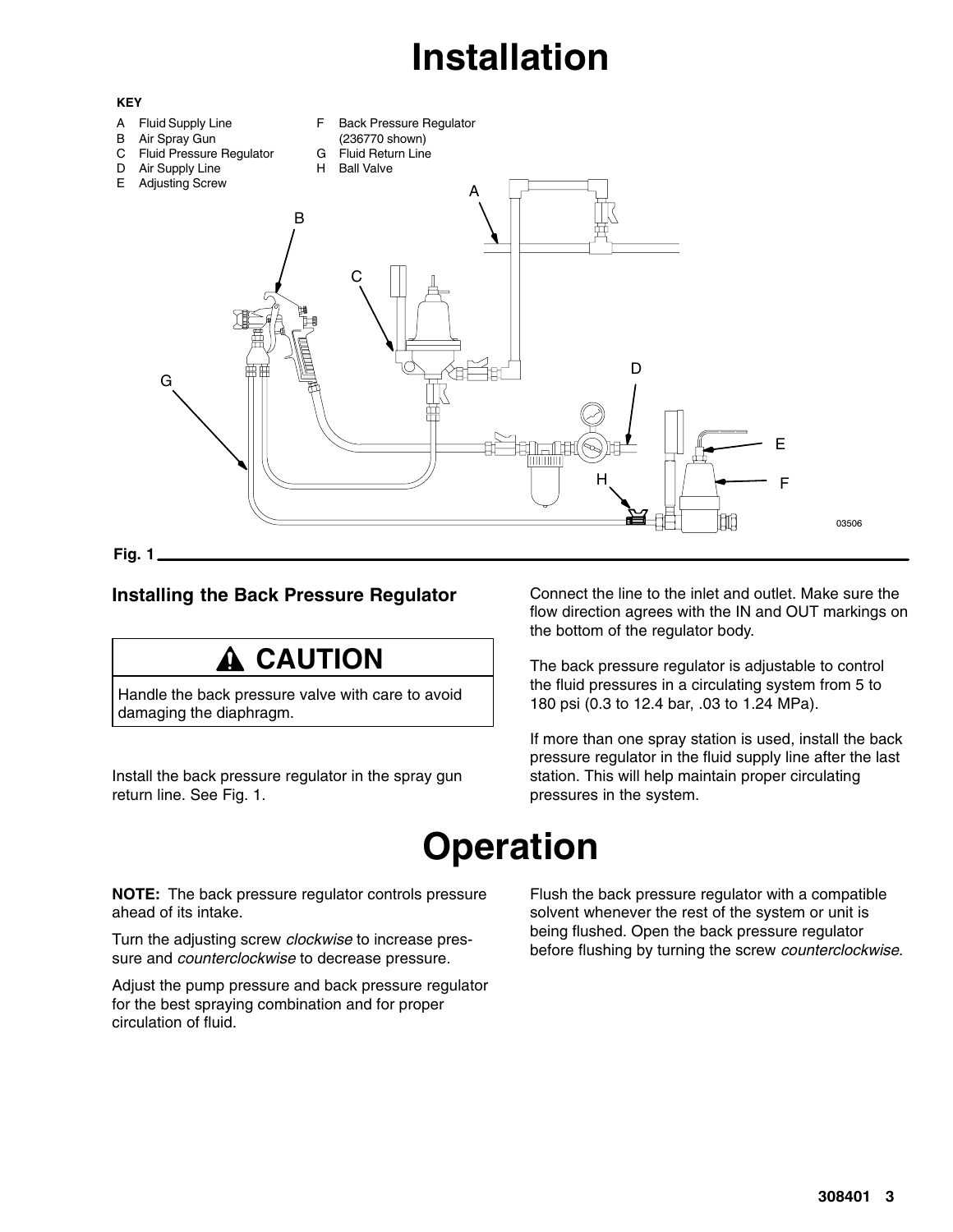# **Service**

#### **Pressure Relief Procedure**

### **WARNING**

#### **PRESSURIZED EQUIPMENT HAZARD**

The system pressure must be manually relieved to prevent the system from starting or spraying accidentally. To reduce the risk of an injury from accidental spray from the gun, splashing fluid, or moving parts, follow the **Pressure Relief Procedure** whenever you:

- $\bullet$ are instructed to relieve the pressure,
- $\bullet$ stop spraying,
- $\bullet$ check or service any of the system equipment,
- $\bullet$ or install or clean the spray nozzle.
- 1. Shut off the pump.
- 2. Open the dispensing valve, if used.
- 3. Open the fluid drain valve to relieve all fluid pressure, having a container ready to catch the drainage.

#### **Service**

**NOTE:** Regular cleaning and inspection of the regulator, based upon the degree and kind of service, is essential.

- 1. Shut off the pump and open the back pressure regulator by turning the adjusting screw (15) *counterclockwise* until no spring pressure is felt. Relieve all air and fluid pressures in the system.
- 2. Remove the back pressure regulator from the fluid line.
- Disassemble the regulator and clean it with a suitable solvent. See the parts drawing, page 5.
- Carefully inspect the diaphragm (14) for cracks or other damage. Replace if necessary.
- Check for chips or dirt that could puncture the diaphragm before assembling the regulator.
- 6. Reassemble the diaphragm and related parts. Torque the cap nut (3) to 27 to 33 in-lb (3.1 to 3.7  $N$  $\cdot$ m).
- 7. Carefully inspect the seat (1) for damage, wear, or dirt. These things could cause the regulated pressure to creep. Replace the seat if necessary.
- 8. Replace the seat gasket (6) when replacing the seat (1). Torque the seat to 70 to 80 in-lb (8 to 9  $N$  $(m)$ .
- To remove or install the gauge on model 236770 (20), use the wrench on the square portion of the gauge stud only.

### **A CAUTION**

Use thread sealer sparingly on the gauge's male threads when installing it to avoid plugging the gauge.

- 10. Lubricate the adjusting screw (15) threads.
- 11. Assemble the remaining parts.
- 12. Tighten the regulator cap (4) to 324 to 396 in-lb (37 to  $45$  N $\cdot$ m).
- 13. Reinstall the back pressure regulator in the fluid line.

### **Troubleshooting**

### **WARNING**

To reduce the risk of serious injury whenever you are instructed to relieve pressure, always follow the **Pressure Relief Procedure** above.

#### **Checking the Ball and Seat**

The ball and seat may be checked for wear by closing the ball valve directly upstream of the back pressure regulator (Fig 1). When the ball valve is closed, the gauge pressure should drop slightly. If the pressure continues to drop, then the ball or seat is worn and needs to be replaced. Follow the preceding Service procedure to replace the worn ball or seat.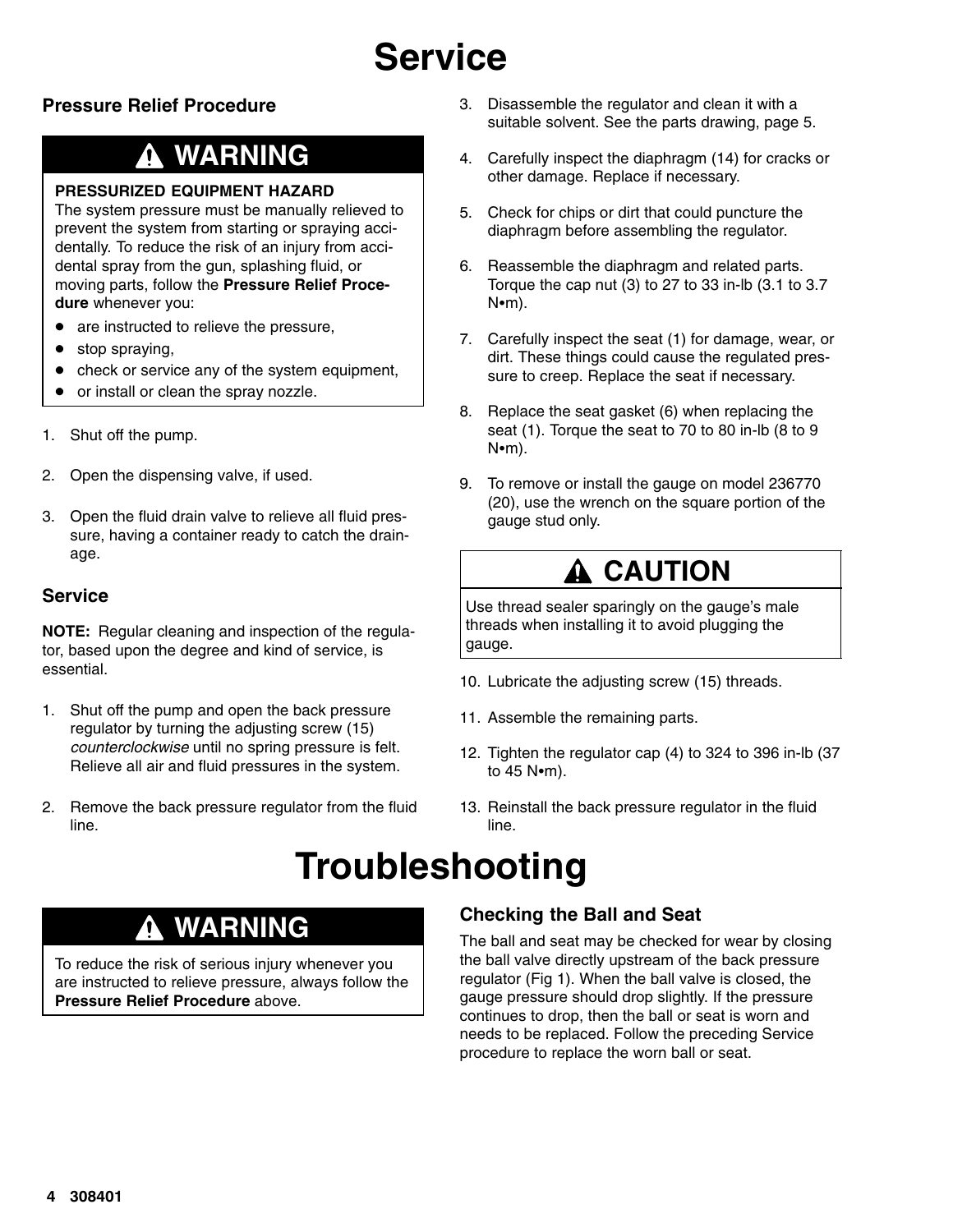### **Parts**

### **Stainless Steel Back Pressure Regulator –**

**Ref. Model 236770, Series B** Includes items 1 to 20 **Model 237503, Series B** Includes items 1 to 15

| No.   | Part No. | <b>Description</b>     |   |
|-------|----------|------------------------|---|
| م 1   | 236893   | SEAT, valve            |   |
| ص2    | 236894   | STEM, valve            |   |
| 3     | 100529   | NUT, hex, cap; 5/16-18 | 1 |
| 4     | 189815   | CAP, regulator, air    | 1 |
| 5     | 101976   | WRENCH, Allen; 3/8     | 1 |
| $6 -$ | 189817   | GASKET, acetal         | 1 |
| سما7  | 154789   | GASKET, copper         | 1 |
| 8     | 16C761   | HOUSING, valve         | 1 |
| 9     | 157796   | SPRING, compression    | 1 |
| 10    | 160180   | PLATE, spring          | 1 |
| 11    | 100111   | NUT, lock; 1/2-20      |   |
|       |          |                        |   |

| )tv. | Ref.<br>No.     | Part No. | <b>Description</b>                   | Qty. |
|------|-----------------|----------|--------------------------------------|------|
|      | 12              | 189816   | PLATE, backup                        |      |
|      | 13              | 177432   | PLATE, support, diaphragm            |      |
|      | 14 <sub>k</sub> | 177431   | <b>DIAPHRAGM</b>                     |      |
|      | 15              | 112844   | SCREW, adjusting, 1/2-20 x           |      |
|      |                 |          | $1-5/8$ long                         |      |
|      | 17              | 236892   | UNION, adapter; 1/2-14 npt(m)        |      |
|      |                 |          | $x$ 3/8-18 npsm(f) swivel            |      |
|      | 18              | 16C760   | ADAPTER, inlet; 3/8-18               |      |
|      |                 |          | $npsm(m)$ , 3/8-18 $npt(m)$ , 1/4-18 |      |
|      |                 |          | npt(f)                               |      |
|      | 19              | 187877   | TUBE, fluid gauge                    |      |
|      | $20\nu$         | 187876   | GAUGE, 0-300 psi                     |      |
|      |                 |          | (0-21 bar, 0-2.1 MPa)                |      |
|      |                 | .        |                                      |      |

 *Keep these spare parts on hand to reduce down time.*

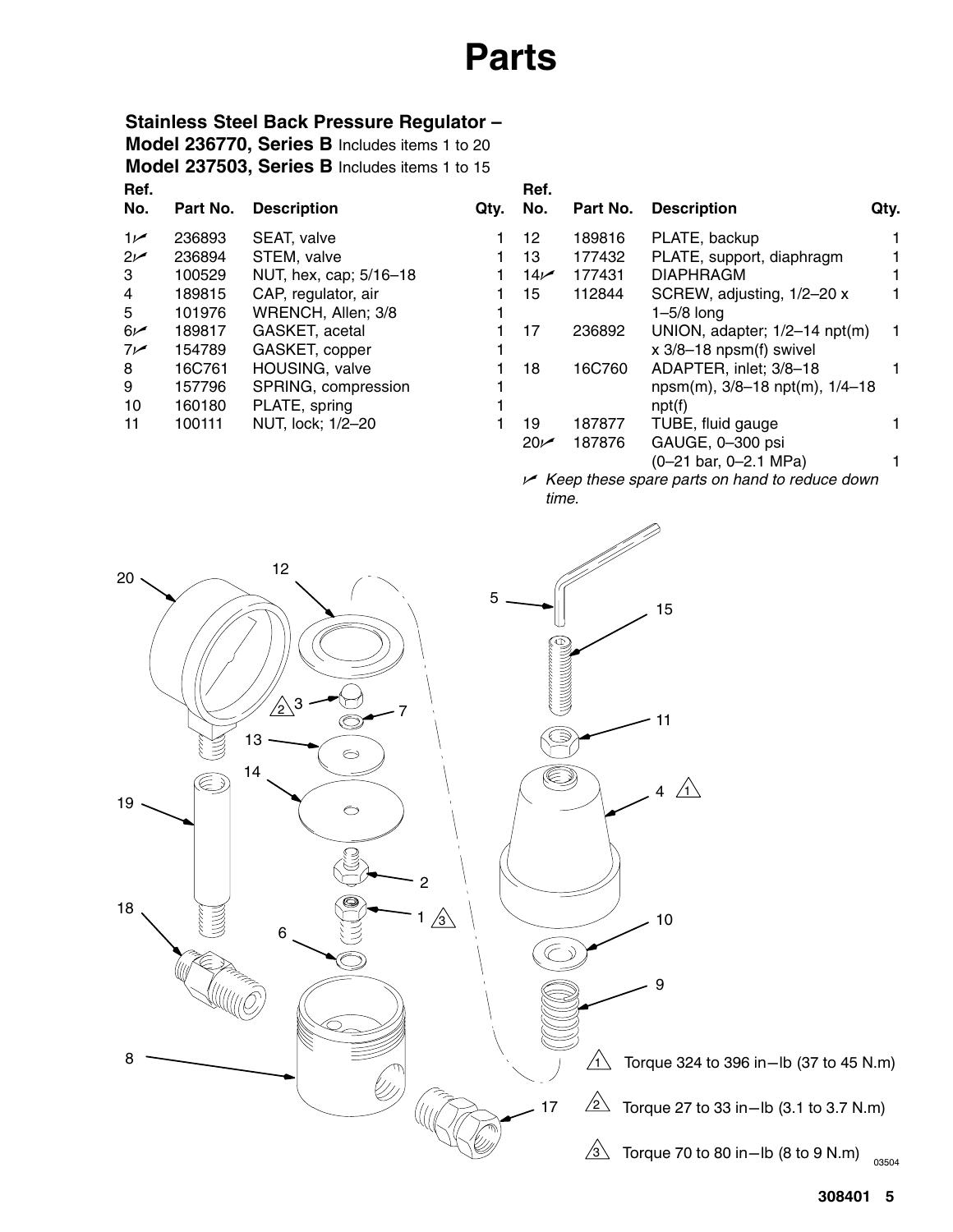| <b>Notes</b>             |
|--------------------------|
|                          |
|                          |
|                          |
|                          |
|                          |
|                          |
|                          |
|                          |
|                          |
|                          |
|                          |
|                          |
| -                        |
| $\overline{\phantom{a}}$ |
| $\overline{\phantom{a}}$ |
| $\overline{\phantom{0}}$ |
|                          |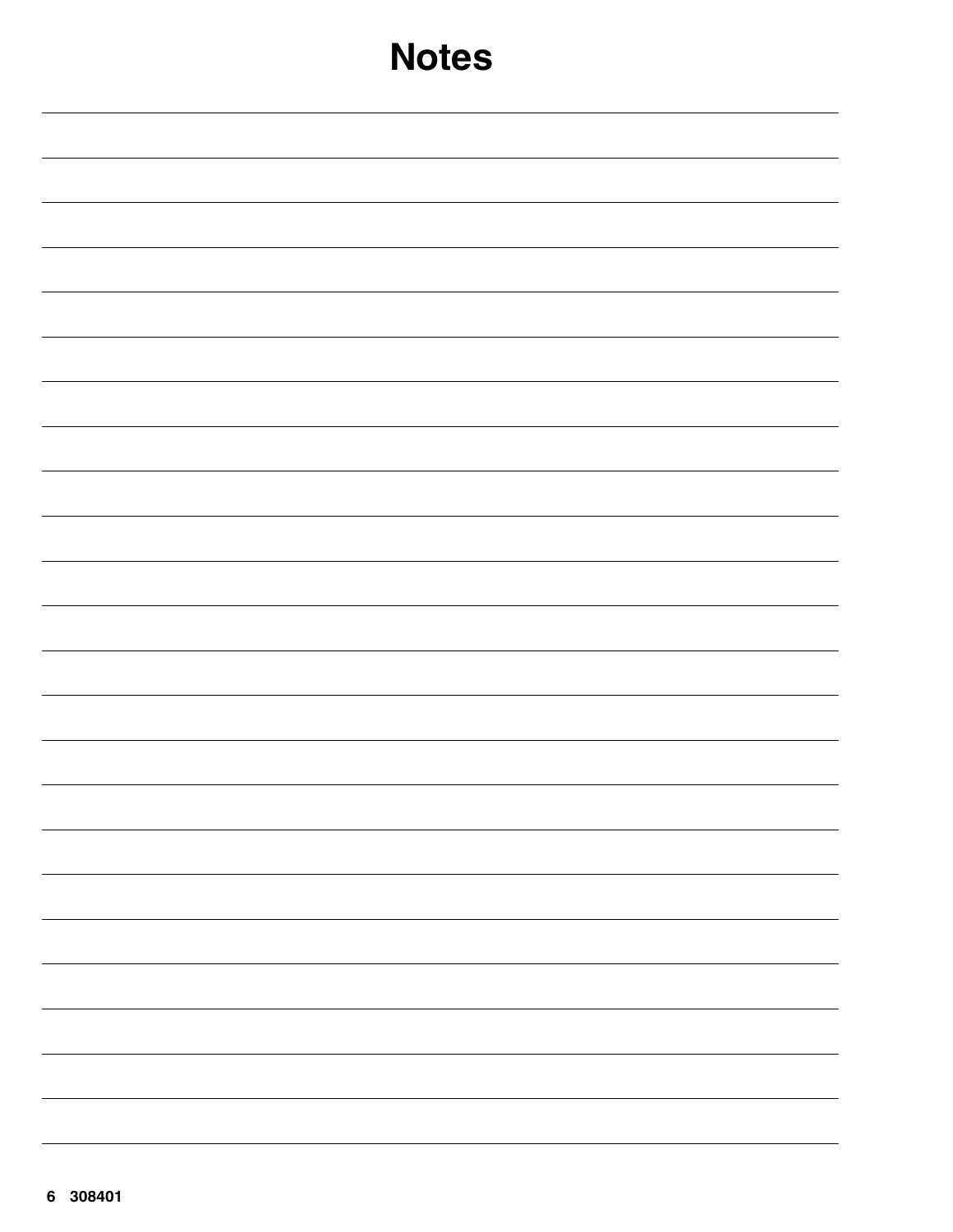### **Dimensions**



### **Manual Change Summary**

| Assembly<br>Changed                  | Part<br><b>Status</b>     | Ref.<br>No. | Part No.         | <b>Name</b>    |
|--------------------------------------|---------------------------|-------------|------------------|----------------|
| 236770 and<br>237503, to<br>Series B | <b>DI</b> Q<br><b>New</b> | 20<br>20    | 187873<br>187876 | Gauge<br>Gauge |

Maximum inbound pressure is increased to 300 psi (21 bar, 2.1 MPa).

# **Technical Data**

| Maximum Inlet Pressure: 300 psi (21 bar, 2.1 MPa) |
|---------------------------------------------------|
| Regulated Pressure Range  5-180 psi               |
| $(0.3-12.4$ bar, $.03-1.24$ MPa)                  |
| 236770 Inlet Size  3/8 npsm(m)                    |
| 236770 Outlet Size  3/8 npsm(f)                   |
|                                                   |
|                                                   |
| 236770 Weight:  3.5 lb (1.6 kg)                   |
| 237503 Weight:  2.4 lb (1.1 kg)                   |
| Wetted Parts:                                     |

316 stainless steel, tungsten carbide (with nickel binder), acetal and PTFE

#### **Maximum flow chart for 180 psi (12.4 bar, 1.24 MPa) inbound pressure and fluid viscosity of 65 cps**

#### **Regulated Pressure** 50 psi (3.4 bar, 0.3 MPa) 4.7 gpm (17.8 lpm) 100 psi (7 bar, 0.7 MPa) 150 psi (10.3 bar, 1.0 MPa)

**Maximum Flow Rate**

4.3 gpm (16.3 lpm) 3.7 gpm (12.9 lpm)



#### **Air-Charge Conversion Kit 237448**

Includes necessary parts to convert back pressure regulator from spring operated to air operated.